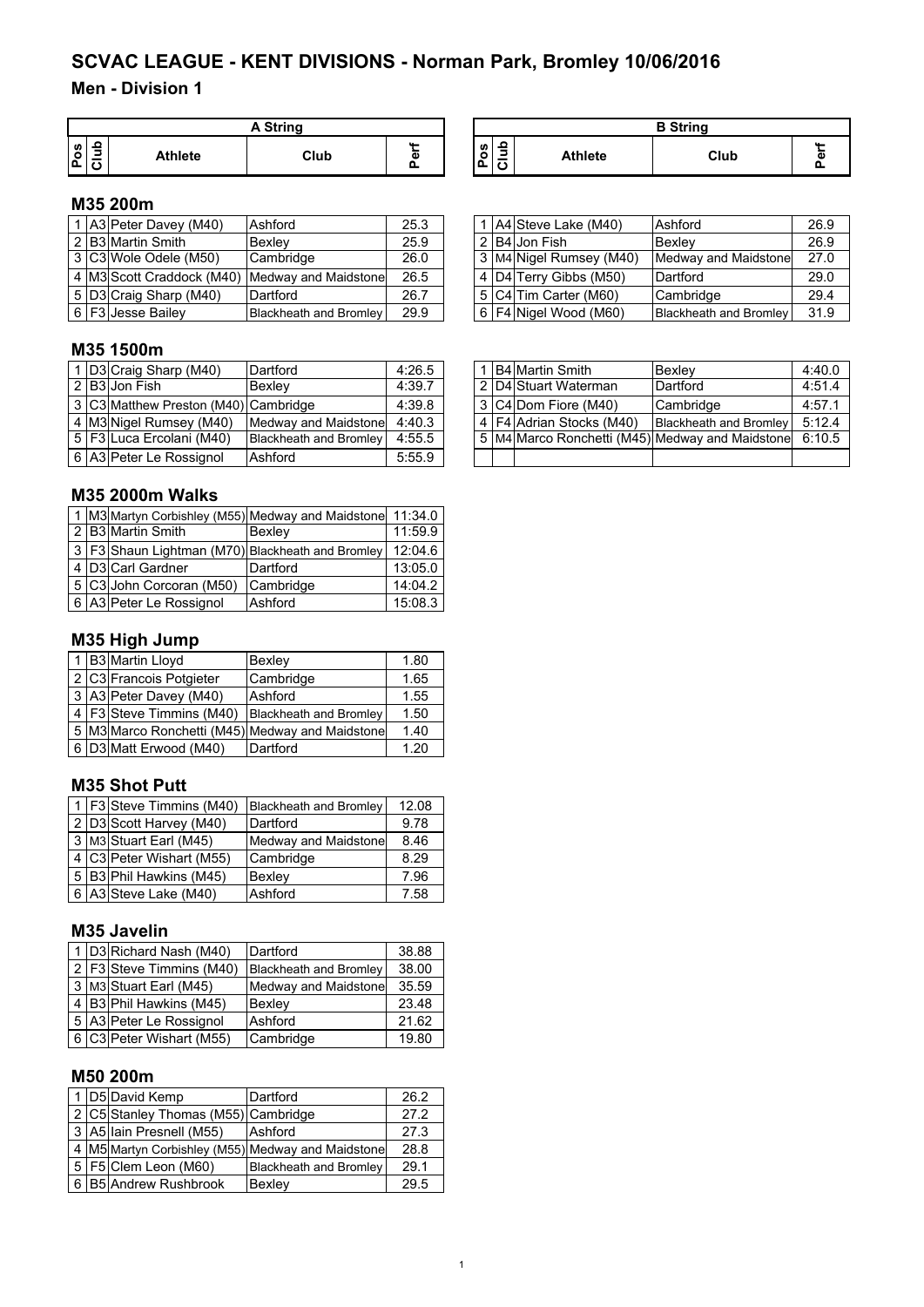## **Men - Division 1**

|                             | . Strina       |      |                     |                |                |                | <b>R</b> String |               |
|-----------------------------|----------------|------|---------------------|----------------|----------------|----------------|-----------------|---------------|
| ء<br>ိပ<br>-<br>⋍<br>ட<br>ີ | <b>Athlete</b> | Club | $\cdots$<br>a,<br>_ | ທ<br><u>іш</u> | -<br>$\cdot$ . | <b>Athlete</b> | Club            | $\cdots$<br>m |

#### **M50 1500m**

|  | 1 F5 Roger Beswick        | <b>Blackheath and Bromley</b> | 4:50.2 |
|--|---------------------------|-------------------------------|--------|
|  | 2 C5 Christian Poulton    | Cambridge                     | 4:52.2 |
|  | 3 D5 Colin Bates          | Dartford                      | 5:05.4 |
|  | 4 A5 Kevin Williams (M55) | Ashford                       | 5:13.3 |
|  | 5 M5 Alun Rodgers         | Medway and Maidstone          | 5:25.9 |
|  | 6 B5 Andrew Rushbrook     | Bexley                        | 7:10.8 |

## **M50 2000m Walks**

|  | 1 A5 Chris Hobbs (M60)       | Ashford                                                 | 10:26.5 |
|--|------------------------------|---------------------------------------------------------|---------|
|  | 2   F5   Peter Hannell (M70) | Blackheath and Bromley                                  | 12:28.6 |
|  | 3 C5 John Murphy (M55)       | Cambridge                                               | 13:23.0 |
|  | 4   D5   Tim Orr (M55)       | Dartford                                                | 14:29.7 |
|  | 5 B5 Tony Garrett (M70)      | Bexley                                                  | 14:33.3 |
|  |                              | 6 M5 Colin Carpenter (M65) Medway and Maidstone 16:02.9 |         |

## **M50 High Jump**

|  | 1 C5 Wole Odele          | Cambridge                                         | 1.40 |
|--|--------------------------|---------------------------------------------------|------|
|  | 2 B5 John Bancroft (M55) | Bexley                                            | 1.35 |
|  | 3 A5 Iain Presnell (M55) | Ashford                                           | 1.30 |
|  | 4 D5 Doug Christie       | Dartford                                          | 1.25 |
|  | 4 F5 Mick Jones (M55)    | <b>Blackheath and Bromley</b>                     | 1.25 |
|  |                          | 6 M5 Martyn Corbishley (M55) Medway and Maidstone | 1.15 |
|  |                          |                                                   |      |

## **M50 Shot Putt**

|  | 1 D5 John Fenton (M55)                 | Dartford                      | 11.13 |
|--|----------------------------------------|-------------------------------|-------|
|  | 2 C5 Stanley Thomas (M55) Cambridge    |                               | 9.57  |
|  | 3 A5 Iain Presnell (M55)               | Ashford                       | 9.51  |
|  | 4   B5   Andrew Rushbrook (M50) Bexley |                               | 9.49  |
|  | 5   F5   Richard Coe (M60)             | <b>Blackheath and Bromley</b> | 7.32  |
|  | 6   M5 Steve Hesketh (M65)             | Medway and Maidstone          | 7.09  |

## **M50 Javelin**

|  | 1 D5 John Fenton (M55)             | Dartford                                          | 38.34 |
|--|------------------------------------|---------------------------------------------------|-------|
|  |                                    | 2 M5 Martyn Corbishley (M55) Medway and Maidstone | 35.96 |
|  | 3 C5 Paris Hunt (M50)              | Cambridge                                         | 34.70 |
|  | 4 B5 Andrew Rushbrook (M50) Bexley |                                                   | 24.75 |
|  | 5 A5 Iain Presnell (M55)           | Ashford                                           | 22.79 |
|  | 6   F5   Roger Beswick (M50)       | <b>Blackheath and Bromley</b>                     | 19.07 |

## **M60 200m**

|  | 1   F6 Tom Phillips     | <b>Blackheath and Bromley</b> | 27.5 |
|--|-------------------------|-------------------------------|------|
|  | 2 M6 Rob Sibley         | <b>Medway and Maidstone</b>   | 28.7 |
|  | 3 C6 Douglas Lucas      | Cambridge                     | 29.0 |
|  | 4 D6 John Brierley      | Dartford                      | 32.8 |
|  | 5 A6 Mick Goodall (M65) | Ashford                       | 35.7 |
|  | 6 B6 Tony Garrett (M70) | Bexley                        | 38.1 |

## **M60 High Jump**

|  | 1   F6   Clem Leon      | <b>Blackheath and Bromley</b> | 1.35 |
|--|-------------------------|-------------------------------|------|
|  | 2 A6 Mick Goodall (M65) | Ashford                       | 1.30 |
|  | 3 M6 Rob Sibley         | Medway and Maidstone          | 1.20 |
|  | 4 B6 Tony Garrett (M70) | Bexley                        | 1.10 |
|  | 5 C6 Tim Carter         | Cambridge                     | 1.00 |
|  | D6 Michael Cox (M70)    | Dartford                      | nhr  |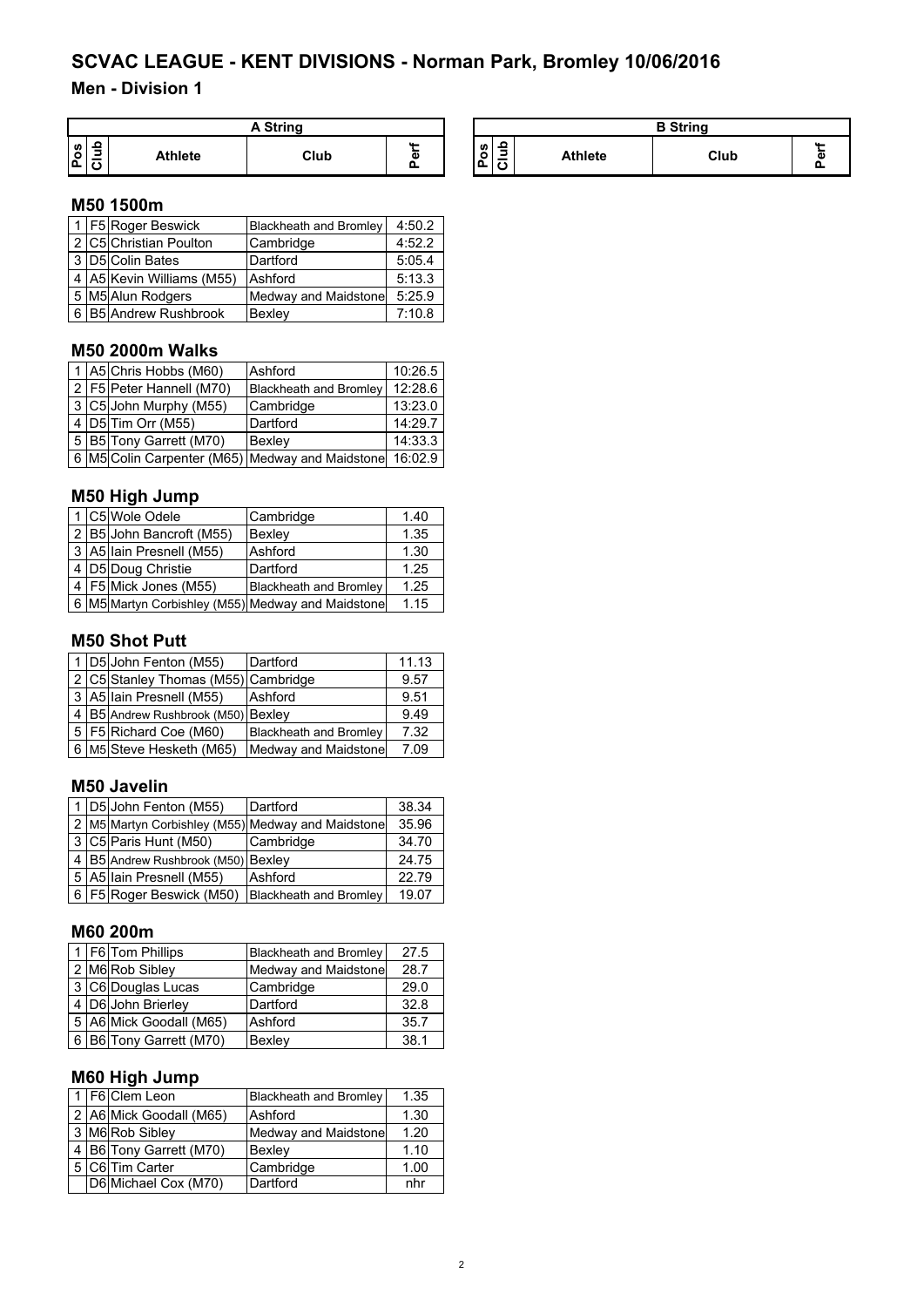## **Men - Division 1**

|        | <b>A String</b> |                |      |   |  |  |
|--------|-----------------|----------------|------|---|--|--|
| Ŵ<br>o | ∍               | <b>Athlete</b> | Club | Φ |  |  |

| A String |   | <b>B</b> String |             |                |      |  |
|----------|---|-----------------|-------------|----------------|------|--|
| Club     | ō | w<br>o<br>o     | ൧<br>-<br>◡ | <b>Athlete</b> | Club |  |

## **M60 Javelin**

|  | 1 A6 Chris Hobbs (M60)     | Ashford                       | 33.25 |
|--|----------------------------|-------------------------------|-------|
|  | 2   F6   Richard Coe (M60) | <b>Blackheath and Bromley</b> | 27.93 |
|  | 3 C6 Peter Hawney (M65)    | Cambridge                     | 23.05 |
|  | 4 D6 Michael Cox (M70)     | Dartford                      | 9.44  |
|  | 5 B6 Tony Garrett (M70)    | Bexley                        | 7.95  |

| <b>Match Details</b>     | <b>Mt Pts</b> | Pts  |
|--------------------------|---------------|------|
| 1 Dartford               | 6             | 64.5 |
| 2 Cambridge              | 5             | 64   |
| 3 Blackheath and Bromley | 4             | 60.5 |
| 4 Bexley                 | 3             | 58   |
| 5 Ashford                | 2             | 57   |
| 6 Medway and Maidstone   |               | 50   |

| <b>Match Details</b>     | Mt Pts | <b>Pts</b> | <b>Overall Details</b>   | <b>Tot Mt Pts</b> | <b>Tot Pts</b> |
|--------------------------|--------|------------|--------------------------|-------------------|----------------|
| 1 Dartford               | 6      | 64.5       | 1 Dartford               | 23                | 241.5          |
| 2 Cambridge              | 5      | 64         | 2 Cambridge              | 17.5              | 221            |
| 3 Blackheath and Bromley |        | 60.5       | 3 Medway and Maidstone   | 14.5              | 197            |
| 4 Bexley                 |        | 58         | 4 Bexley                 | 12                | 206            |
| 5 Ashford                |        | 57         | 5 Ashford                | 9                 | 190            |
| 6 Medway and Maidstone   |        | 50         | 6 Blackheath and Bromley |                   | 162.5          |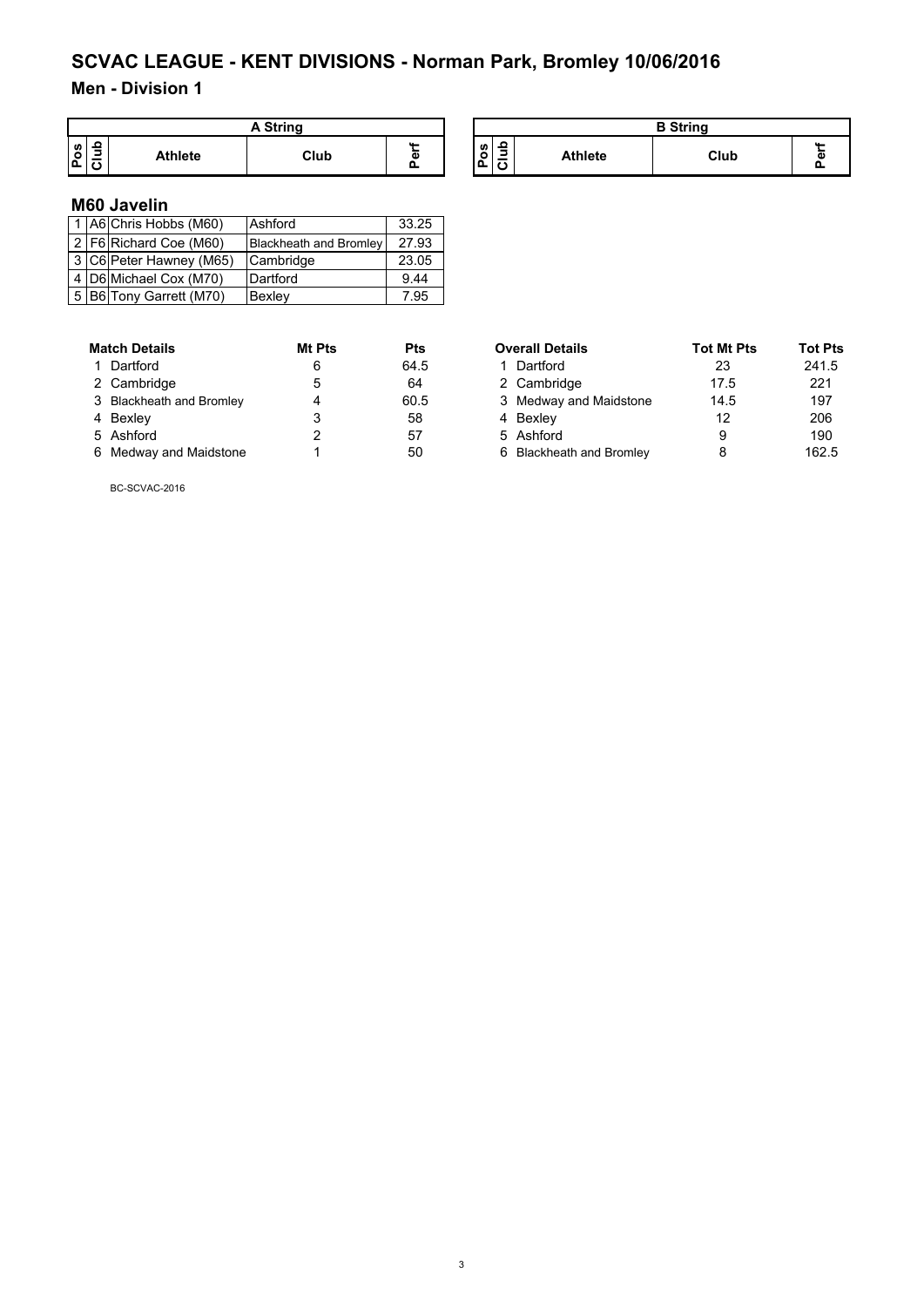## **Men - Division 2**

|    | A String |         |      |         |  |  |  |  |  |
|----|----------|---------|------|---------|--|--|--|--|--|
| U) |          | Athlete | Club | ш.<br>Φ |  |  |  |  |  |

#### **M35 200m**

|  | S3 Paul English (M45)                               | Sevenoaks     | 25.8 |  | 1   P4   Trevor Crysell (M45)   Paddock Wood  | 28.7 |
|--|-----------------------------------------------------|---------------|------|--|-----------------------------------------------|------|
|  | 2 T3 Simon Fraser (M40)                             | Tonbridge     | 26.0 |  | 2 J4 Gavin Kitchingham (M45) Bromley Veterans | 29.4 |
|  | 3 P3 Trevor Simms (M45)                             | IPaddock Wood | 28.0 |  | 3 T4 Steven Brooks (M50) Tonbridge            | 29.5 |
|  | 4   J3   Philip Greenfield (M55)   Bromley Veterans |               | 30.7 |  | 4 S4 Richard Pitcairn-Knowles (M80) Sevenoaks | 45.4 |
|  | 5 K3 Andy Dunmall (M45)                             | Swanley       | 30.9 |  |                                               |      |

## **M35 1500m**

|  | T3 Simon Fraser (M40)                         | Tonbridge    | 4:37.3 |  | 1 J4 Simon Horler      | <b>IBromley Veterans</b> | 4:59.2 |
|--|-----------------------------------------------|--------------|--------|--|------------------------|--------------------------|--------|
|  | 2 P3 Wavne Balmer                             | Paddock Wood | 4:38.2 |  | 2 H4 Matt Erwood (M40) | Dartford B               | 5:02.6 |
|  | 3 J3 Gavin Kitchingham (M45) Bromley Veterans |              | 4:42.5 |  | 3 P4 Daniel Grimwood   | <b>Paddock Wood</b>      | 5:08.3 |
|  | 4 H3 Mark Champion (M45) Dartford B           |              | 4:43.3 |  | 4 T4 John Ridge (M40)  | Tonbridge                | 5:19.2 |
|  | 5   K3  Andy Dunmall (M45)   Swanley          |              | 6:02.3 |  |                        |                          |        |

## **M35 2000m Walks**

|  | 1   T3 Steven Brooks (M50)   Tonbridge              |              | 11:53.3 |
|--|-----------------------------------------------------|--------------|---------|
|  | 2   J3   Philip Greenfield (M55)   Bromley Veterans |              | 12:09.4 |
|  | 3 K3 Malcolm Parsons (M50) Swanley                  |              | 12:18.0 |
|  | 4 P3 Daniel Grimwood                                | Paddock Wood | 15:08.3 |

## **M35 High Jump**

|  | 1 J3 Simon Horler                            | <b>Bromley Veterans</b> | 1.35 |
|--|----------------------------------------------|-------------------------|------|
|  | 2   T3   Richard Christian (M50)   Tonbridge |                         | 1.30 |
|  | 3 P3 Trevor Crysell (M45) Paddock Wood       |                         | 1.15 |

## **M35 Shot Putt**

|  | 1   T3 Mark White (M45)     | Tonbridge               | 8.70 |
|--|-----------------------------|-------------------------|------|
|  | 2   S3   Paul English (M45) | Sevenoaks               | 8.45 |
|  | 3   P3   Wayne Balmer (M35) | Paddock Wood            | 7.96 |
|  | J3 Simon Horler             | <b>Bromley Veterans</b> | 7.84 |
|  | K3 Peter Watts (M65)        | Swanley                 | 5.11 |

#### **M35 Javelin**

|  | 1   P3 Wayne Balmer (M35)   Paddock Wood |                         | 39.95 |
|--|------------------------------------------|-------------------------|-------|
|  | 2   T3   Mark White (M45)                | Tonbridge               | 36.30 |
|  | 3 S3 Paul English (M45)                  | Sevenoaks               | 31.24 |
|  | 4 J3 Simon Horler                        | <b>Bromley Veterans</b> | 24.66 |
|  | 5   K3   Andy Dunmall (M45)              | Swanley                 | 17.33 |

#### **M50 200m**

|  | 1 P5 Mark Woods (M55)                 | Paddock Wood | 26.2 |
|--|---------------------------------------|--------------|------|
|  | 2 T5 Mark De'Ath                      | Tonbridge    | 28.8 |
|  | 3 K5 Malcolm Parsons                  | Swanley      | 30.8 |
|  | J5 Ray Chapman (M55) Bromley Veterans |              | 31.7 |
|  | 5 S5 Duncan Cochrane (M55) Sevenoaks  |              | 34.8 |

## **M50 1500m**

|  | 1   T5   Ben Reynolds                | Tonbridge               | 4:34.2 |
|--|--------------------------------------|-------------------------|--------|
|  | 2 J5 Ray Chapman (M55)               | <b>Bromley Veterans</b> | 5:20.6 |
|  | 3   P5  Alan Newman (M60)            | Paddock Wood            | 5:35.7 |
|  | 4 S5 Duncan Cochrane (M55) Sevenoaks |                         | 5:40.6 |
|  | 5 H5 Alex Valentino                  | Dartford B              | 6:29.7 |
|  | 6   K5   Robert Carter (M75)         | Swanley                 | 9:03.0 |

| A String |   |                                          |                | <b>B</b> String |                  |
|----------|---|------------------------------------------|----------------|-----------------|------------------|
| Club     | ω | Ω<br><b>SD</b><br>$\circ$<br>-<br>ք<br>ت | <b>Athlete</b> | Club            | <br>$\mathbf{r}$ |

|  | 1 P4 Trevor Crysell (M45) Paddock Wood              | 28.7 |
|--|-----------------------------------------------------|------|
|  | 2 J4 Gavin Kitchingham (M45) Bromley Veterans       | 29.4 |
|  | 3 T4 Steven Brooks (M50) Tonbridge                  | 29.5 |
|  | 4   S4   Richard Pitcairn-Knowles (M80)   Sevenoaks | 45.4 |
|  |                                                     |      |

|  | 1 J4 Simon Horler      | <b>Bromley Veterans</b> | 4:59.2 |
|--|------------------------|-------------------------|--------|
|  | 2 H4 Matt Erwood (M40) | Dartford B              | 5:02.6 |
|  | 3 P4 Daniel Grimwood   | Paddock Wood            | 5:08.3 |
|  | 4 T4 John Ridge (M40)  | Tonbridge               | 5:19.2 |
|  |                        |                         |        |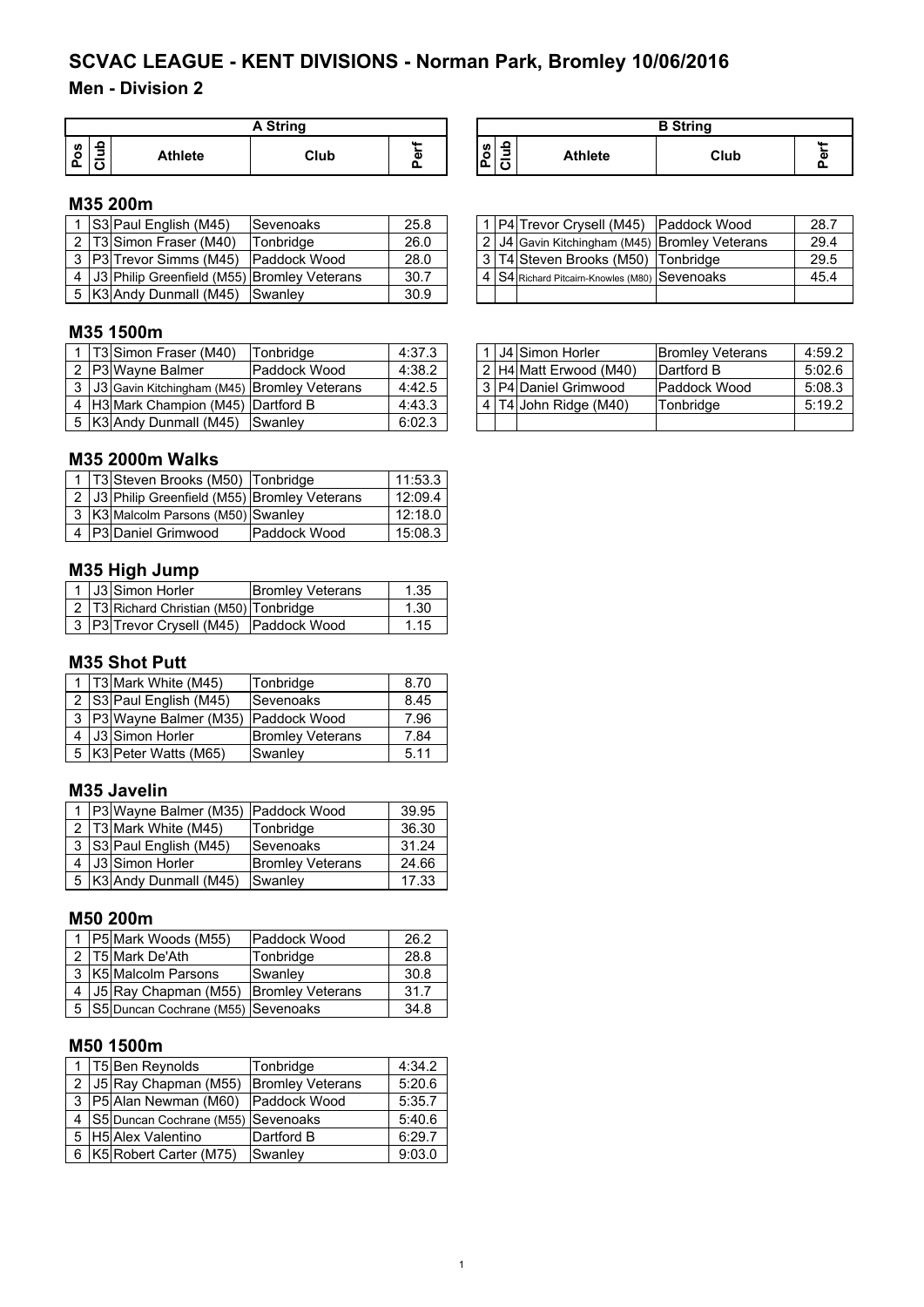## **Men - Division 2**

| A String |  |                |      |   |  |  |
|----------|--|----------------|------|---|--|--|
| U)<br>o  |  | <b>Athlete</b> | Club | ω |  |  |

| A String |                   | <b>B</b> String   |                  |                |      |     |  |
|----------|-------------------|-------------------|------------------|----------------|------|-----|--|
| Club     | $\mathbf{u}$<br>۵ | w<br>$\circ$<br>o | ≏<br>⋍<br>-<br>o | <b>Athlete</b> | Club | 88. |  |

## **M50 2000m Walks**

|  | 1   P5   Malcolm Martin (M60)   Paddock Wood |                         | 10:39.6 |
|--|----------------------------------------------|-------------------------|---------|
|  | 2 K5 Peter Watts (M65)                       | Swanley                 | 12:30.6 |
|  | 3 T5 Richard Christian                       | Tonbridge               | 12:39.9 |
|  | 4 S5 Geoffrey Kitchener (M65) Sevenoaks      |                         | 13:24.4 |
|  | 5 J5 Tony Unseld (M70)                       | <b>Bromley Veterans</b> | 14:01.7 |

## **M50 High Jump**

|  | 1   P5 Mark Woods (M55)                             | <b>Paddock Wood</b> | 1.35 |
|--|-----------------------------------------------------|---------------------|------|
|  | 2 T5 Peter Ebbage (M55)                             | <b>Tonbridge</b>    | 1.35 |
|  | 3   J5   Philip Greenfield (M55)   Bromley Veterans |                     | 1.30 |
|  | 4 K5 Malcolm Parsons                                | Swanley             | 1.20 |

## **M50 Shot Putt**

|   | 1   T5   Peter Ebbage (M55)                 | Tonbridge    | 8.57 |
|---|---------------------------------------------|--------------|------|
|   | 2 P5 Mark Woods (M55)                       | Paddock Wood | 8.45 |
| 3 | J5 Philip Greenfield (M55) Bromley Veterans |              | 7.10 |
|   | 4   S5 Duncan Cochrane (M55) Sevenoaks      |              | 6.32 |
|   | 5   K5   Peter Godbee (M65)   Swanley       |              | 6.13 |

#### **M50 Javelin**

|  | 1   T5   Peter Ebbage (M55)   Tonbridge             |              | 28.02 |
|--|-----------------------------------------------------|--------------|-------|
|  | 2   J5   Philip Greenfield (M55)   Bromley Veterans |              | 17.79 |
|  | 3   P5 Mark Woods (M55)                             | Paddock Wood | 16.05 |
|  | 4   K5   Peter Watts (M65)                          | Swanley      | 14.57 |
|  | 5   S5   Duncan Cochrane (M55)   Sevenoaks          |              | 6.51  |

## **M60 200m**

|  | P6 Les Percival                           | Paddock Wood            | 28.3 |
|--|-------------------------------------------|-------------------------|------|
|  | 2   T6 Brian Buckwell                     | Tonbridge               | 31.2 |
|  | 3   S6 Geoffrey Kitchener (M65) Sevenoaks |                         | 32.8 |
|  | J6 Tony Unseld (M70)                      | <b>Bromley Veterans</b> | 35.6 |
|  | 5   K6   Peter Godbee (M65)               | Swanley                 | 36.8 |
|  | <b>H6</b> Steve Roberts                   | Dartford B              | 37.3 |
|  |                                           |                         |      |

## **M60 High Jump**

|  | 1   S6 Geoffrey Kitchener (M65)   Sevenoaks |                         | 1.15 |
|--|---------------------------------------------|-------------------------|------|
|  | 2 P6 Les Percival                           | Paddock Wood            | 1.15 |
|  | 3 J6 Tony Unseld (M70)                      | <b>Bromley Veterans</b> | 1.10 |
|  | 4 T6 Brian Buckwell                         | Tonbridge               | 1.00 |

## **M60 Javelin**

|                            | 1   P6 Mick Duffin (M75)                    | Paddock Wood            | 20.66 |
|----------------------------|---------------------------------------------|-------------------------|-------|
|                            | 2   T6   Pete Brenchley (M70)   Tonbridge   |                         | 11.97 |
|                            | 3 K6 Peter Godbee (M65) Swanley             |                         | 11.70 |
|                            | S6 Richard Pitcairn-Knowles (M80) Sevenoaks |                         | 8.35  |
| 5   J6   Tony Unseld (M70) |                                             | <b>Bromley Veterans</b> | 6.47  |

#### **Match Details**

| 1 Tonbridge        | 85 | 1 Tonbridge        | 23 | 29  |
|--------------------|----|--------------------|----|-----|
| 2 Paddock Wood     | 84 | 2 Paddock Wood     | 21 | 27  |
| 3 Bromley Veterans | 67 | 3 Bromley Veterans | 16 | 229 |
| 4 Sevenoaks        | 44 | 4 Sevenoaks        | 12 | 16  |
| 5 Swanley          | 36 | 5 Swanley          |    | 117 |
| 6 Dartford B       | 11 | 6 Dartford B       |    | 35  |

| 1 Tonbridge        | 85 | Tonbridge          | 23 | 295   |
|--------------------|----|--------------------|----|-------|
| 2 Paddock Wood     | 84 | 2 Paddock Wood     | 21 | 278   |
| 3 Bromley Veterans | 67 | 3 Bromley Veterans | 16 | 229.5 |
| 4 Sevenoaks        | 44 | 4 Sevenoaks        | 12 | 160   |
| 5 Swanley          | 36 | 5 Swanley          |    | 117.5 |
| 6 Dartford B       | 11 | 6 Dartford B       |    | 35    |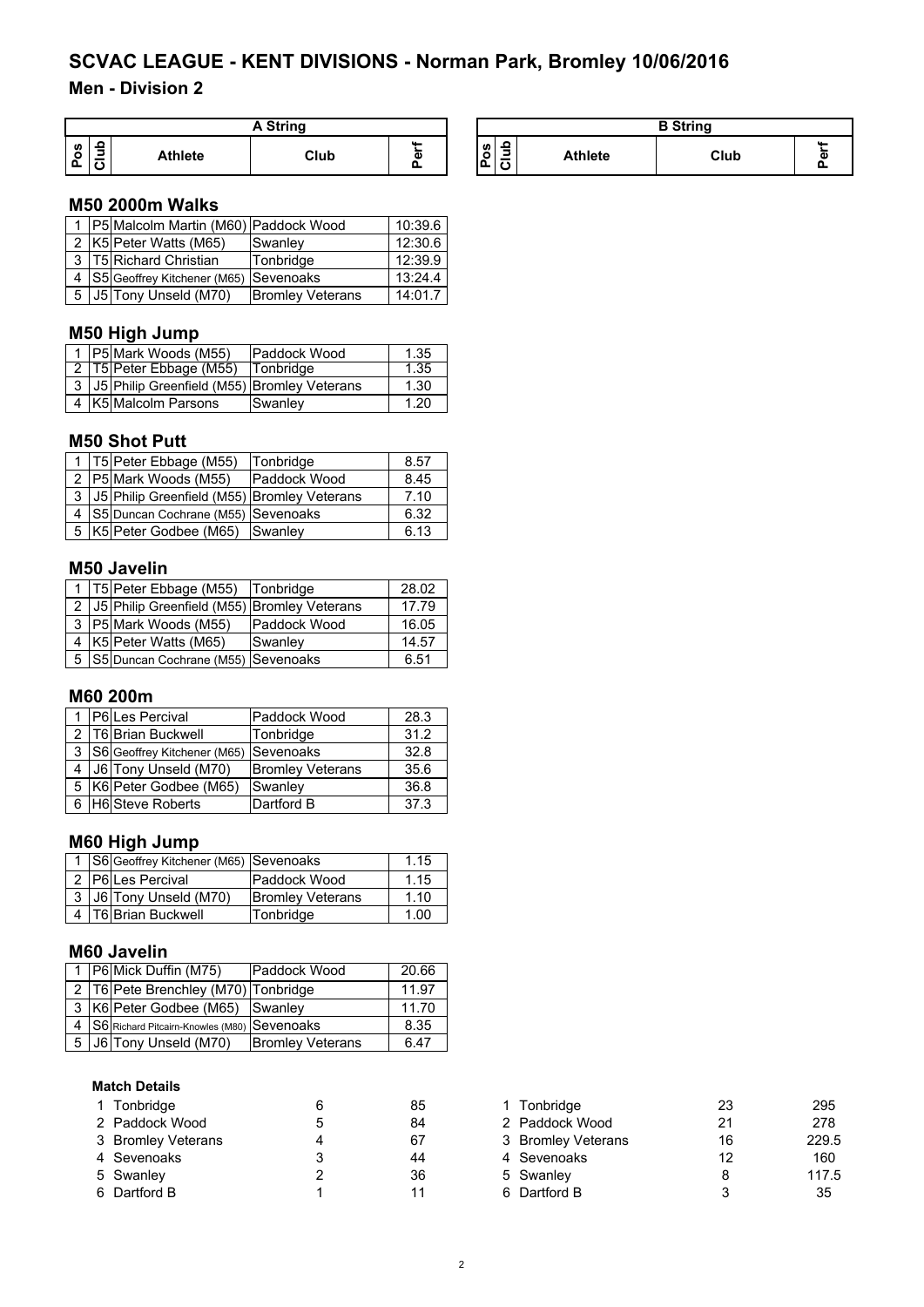## **Men - Division 2**

| ` Strina                              |                |      |                                | <b>B</b> String |                          |                                          |                |      |               |
|---------------------------------------|----------------|------|--------------------------------|-----------------|--------------------------|------------------------------------------|----------------|------|---------------|
| ء<br>w<br>-<br>o<br>-<br>-<br>n.<br>∼ | <b>Athlete</b> | Club | $\mathbf{u}$<br>$\overline{a}$ |                 | ဖာ၊<br>۰<br>$\mathbf{a}$ | <u>. ص</u><br>-<br>-<br>$\bullet$<br>. . | <b>Athlete</b> | Club | $\cdots$<br>m |

## **Mens Non Scoring Results**

## **M35**

| 200m                  |                      |         |
|-----------------------|----------------------|---------|
| Stuart Waterman (M35) | Dartford H AC        | 25.9    |
| Anthony Crush (M40)   | Tonbridge AC         | 29.0    |
| Daniel Crush (M40)    | Tonbridge AC         | 31.2    |
| 1500m                 |                      |         |
| Stuart McNally (M35)  | Dartford H AC        | 4:49.5  |
| Anthony Crush (M40)   | <b>Tonbridge AC</b>  | 5:11.6  |
| Daniel Crush (M40)    | Tonbridge AC         | 5:21.1  |
| Cain Bradley (M50)    | Tonbridge AC         | 6:04.5  |
| <b>JAVELIN</b>        |                      |         |
| John Ridge (M40)      | <b>Tonbridge AC</b>  | 22.35   |
| M50                   |                      |         |
| 1500m                 |                      |         |
| Mark Ashby (M50)      | Cambridge H          | 5:05.9  |
| Steve Smythe (M55)    | Cambridge H          | 5:24.5  |
| Wole Odele (M50)      | Cambridge H          | 5:36.5  |
| lan McCarthy (M55)    | Cambridge H          | 5:48.9  |
| Peter Hamilton (M65)  | Blackheath & Bromley | 5:49.8  |
| 2000m Walk            |                      |         |
| Steve Smythe (M55)    | Cambridge H          | 13:05.8 |
| <b>SHOT PUTT</b>      |                      |         |
| Paris Hunt (M50)      | Cambridge H          | 7.99    |
| Wole Odele (M50)      | Cambridge H          | 7.22    |
| Peter Hawney (M65)    | Cambridge H          | 9.04    |
| <b>M60</b>            |                      |         |
| 200m                  |                      |         |
| Mick Cox (M70)        | Dartford H AC        | 40.3    |
|                       |                      |         |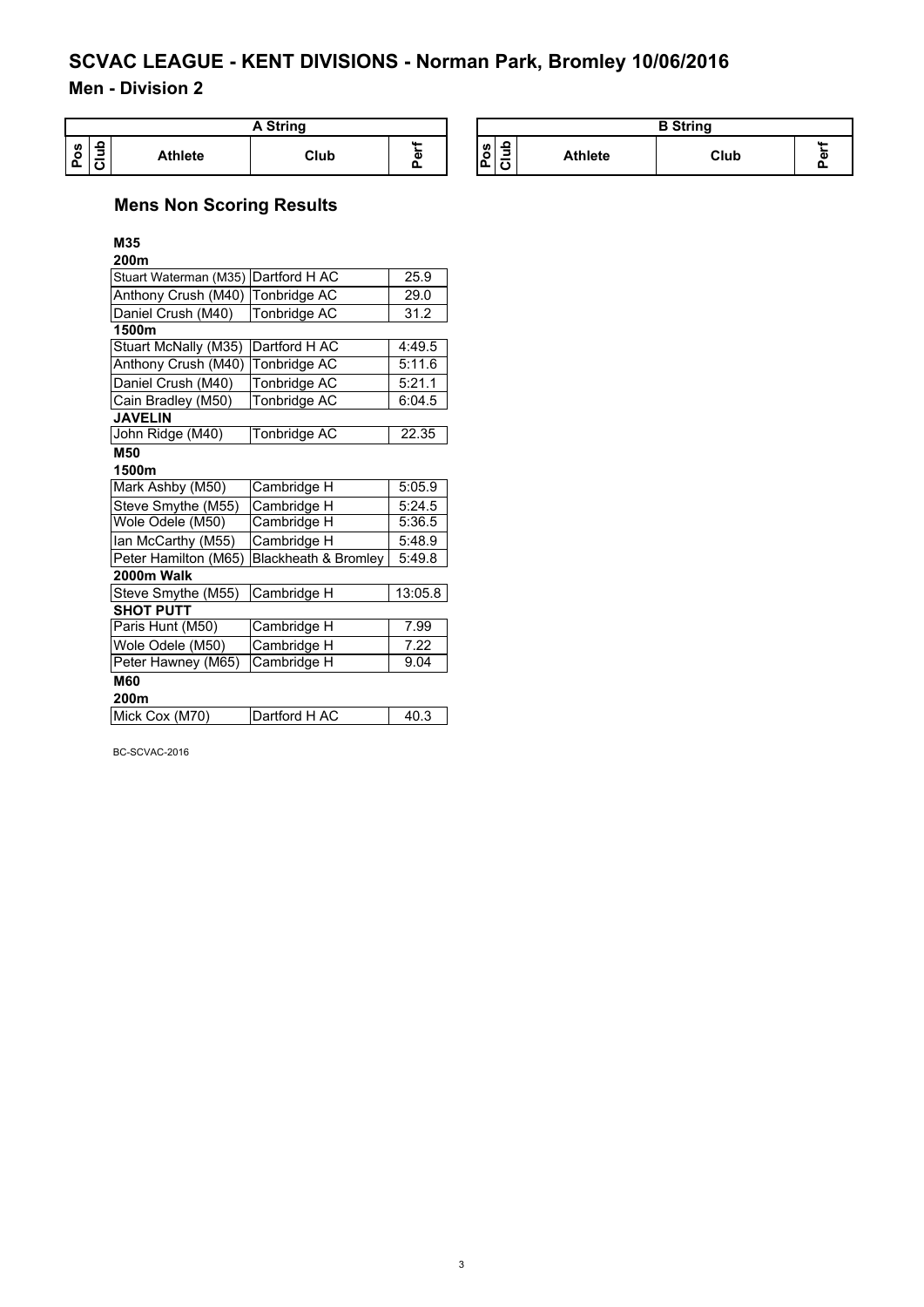## **Women - Division 1**

|               | A String |                |      |        |  |  |  |  |
|---------------|----------|----------------|------|--------|--|--|--|--|
| <b>S</b><br>o | ≏<br>∍   | <b>Athlete</b> | Club | Φ<br>O |  |  |  |  |

| A String |    |          |                               | <b>B</b> String |      |  |
|----------|----|----------|-------------------------------|-----------------|------|--|
| Club     | а: | ပိ<br>்ட | -<br>-<br>$\overline{ }$<br>◡ | <b>Athlete</b>  | Club |  |

## **W35 200m**

|  | <b>ID3 Fleur Hardie (W40)</b> | Dartford                | 29.8 |  | 1 D4 Allison Page (W45)            | Dartford                                              | 30.9 |
|--|-------------------------------|-------------------------|------|--|------------------------------------|-------------------------------------------------------|------|
|  | 2 C3 Emily Gelder (W40)       | <b>Cambridge</b>        | 31.2 |  |                                    | 2   F4 Carole Penlington (W40) Blackheath and Bromley | 31.8 |
|  | 3 F3 Jenny Neal (W45)         | Blackheath and Bromley  | 31.5 |  | 3 B4 Wendy Prowse (W40) Bexley     |                                                       | 35.3 |
|  | 4 B3 Sarah Covill             | Bexlev                  | 32.3 |  | 4 C4 Joanne Murphy (W55) Cambridge |                                                       | 35.3 |
|  | 5 J3 Anne Unseld (W65)        | <b>Bromley Veterans</b> | 37.3 |  | 5   J4  Janet Simms (W45)          | <b>Bromley Veterans</b>                               | 40.2 |

## **W35 1500m**

|  |                                                     | 1   F3 Carole Penlington (W40)   Blackheath and Bromley | 5:02.9 |  | 1   F4   Jennie Butler (W40)                    | Blackheath and Bromley 5:15.2 |        |
|--|-----------------------------------------------------|---------------------------------------------------------|--------|--|-------------------------------------------------|-------------------------------|--------|
|  | 2 D3 Hannah Roberts                                 | Dartford                                                | 5:16.3 |  | 2 C4 Rose Baker (W50)                           | Cambridge                     | 5:51.7 |
|  | 3 C3 Emily Gelder (W40)                             | Cambridge                                               | 5:26.7 |  | 3 D4 Lynne Morgan (W40)                         | <b>IDartford</b>              | 6:17.1 |
|  | 4 B3 Wendy Prowse (W40) Bexley                      |                                                         | 5:58.7 |  | l 4 IB4ISarah Covill                            | <b>Bexlev</b>                 | 6:57.3 |
|  | 5 J3 Elizabeth Talbot-Davies (W45) Bromley Veterans |                                                         | 6:33.6 |  | 5   J4   Paula Chapman (W45)   Bromley Veterans |                               | 8:29.5 |

## **W35 2000m Walks**

|  | 1 D3 Tanya Brightwell (W40) Dartford         |                                                                 | 13:11.2 |
|--|----------------------------------------------|-----------------------------------------------------------------|---------|
|  | 2 C3 Rose Baker (W50)                        | Cambridge                                                       | 13:24.9 |
|  | 3 JJ3 Marijana Urbany (W45) Bromley Veterans |                                                                 | 13:29.7 |
|  | 4 B3 Chris Pates (W50)                       | Bexley                                                          | 13:31.2 |
|  |                                              | 5   F3 Jackie Montgomery (W50) Blackheath and Bromley   13:38.1 |         |

## **W35 Pole Vault**

|  |                         | 1   F3 Jackie Montgomery (W50)   Blackheath and Bromley | 2.60 |
|--|-------------------------|---------------------------------------------------------|------|
|  | 2 B3 Sarah Covill       | Bexley                                                  | 1.70 |
|  | 3 D3 Gill Skellon (W55) | Dartford                                                | 1.10 |

#### **W35 Shot Putt**

|  | 1 B3 Sarah Steadman        | Bexley                        | 7.53 |
|--|----------------------------|-------------------------------|------|
|  | 2 D3 Kim Taylor (W35)      | Dartford                      | 6.65 |
|  | 3   F3 Sara Elmqvist (W40) | <b>Blackheath and Bromley</b> | 6.11 |
|  | 4 C3 Emily Gelder (W40)    | Cambridge                     | 5.09 |
|  | 5 J3 Kish Hyde (W45)       | <b>Bromley Veterans</b>       | 3.97 |

## **W35 Javelin**

|  | 1 D3 Kirstie Taylor (W40) | Dartford                                                | 23.89 |
|--|---------------------------|---------------------------------------------------------|-------|
|  | 2 C3 Emily Gelder (W40)   | Cambridge                                               | 19.43 |
|  | 3 J3 Clare Stone (W35)    | <b>Bromley Veterans</b>                                 | 12.16 |
|  | 4 B3 Sarah Steadman       | <b>Bexlev</b>                                           | 12.06 |
|  |                           | 5   F3 Carole Penlington (W40)   Blackheath and Bromley | 10.62 |

#### **W50 200m**

|  | 1 F5 Jackie Montgomery  | <b>Blackheath and Bromley</b> | 31.3 |
|--|-------------------------|-------------------------------|------|
|  | 2 D5 Teresa Eades (W55) | Dartford                      | 32.3 |
|  | 3 B5 Chris Pates        | Bexley                        | 35.4 |
|  | 4 J5 Bridget Macedonski | <b>Bromley Veterans</b>       | 38.4 |
|  | 5 C5 Christine Bond     | Cambridge                     | 40.3 |

## **W50 1500m**

|  | 1 F5 Clare Elms                   | <b>Blackheath and Bromley</b> | 4:55.0 |
|--|-----------------------------------|-------------------------------|--------|
|  | $2 C5 $ Ros Tabor (W65)           | Cambridge                     | 5:55.2 |
|  | 3 D5 Denise Rose                  | Dartford                      | 6:01.8 |
|  | 4 J5 Bridget Macedonski           | <b>Bromley Veterans</b>       | 6:26.0 |
|  | 5 B5 Geraldine Legon (W55) Bexley |                               | 8:06.3 |

|  | 2 I COILIIIII OCIUCI (WHO) | <b>Ualliuluuc</b>             | ے. ا ب |  |                                    | $\mathsf{L}$ is $\mathsf{H}$ calcie Fermington (W40) identified and dividely | ں ، ں |
|--|----------------------------|-------------------------------|--------|--|------------------------------------|------------------------------------------------------------------------------|-------|
|  | 3   F3   Jenny Neal (W45)  | <b>Blackheath and Bromley</b> | 31.5   |  | 3 B4 Wendy Prowse (W40) Bexley     |                                                                              | 35.3  |
|  | 4   B3   Sarah Covill      | Bexlev                        | 32.3   |  | 4 C4 Joanne Murphy (W55) Cambridge |                                                                              | 35.3  |
|  | 5   J3   Anne Unseld (W65) | <b>Bromley Veterans</b>       | 37.3   |  | 5   J4   Janet Simms (W45)         | <b>Bromley Veterans</b>                                                      | 40.2  |
|  |                            |                               |        |  |                                    |                                                                              |       |

|  | 1   F4   Jennie Butler (W40)                  | <b>Blackheath and Bromley</b> | 5:15.2 |
|--|-----------------------------------------------|-------------------------------|--------|
|  | 2 C4 Rose Baker (W50)                         | Cambridge                     | 5:51.7 |
|  | 3 D4 Lynne Morgan (W40)                       | Dartford                      | 6:17.1 |
|  | 4 B4 Sarah Covill                             | <b>Bexlev</b>                 | 6:57.3 |
|  | 5   J4   Paula Chapman (W45) Bromley Veterans |                               | 8:29.5 |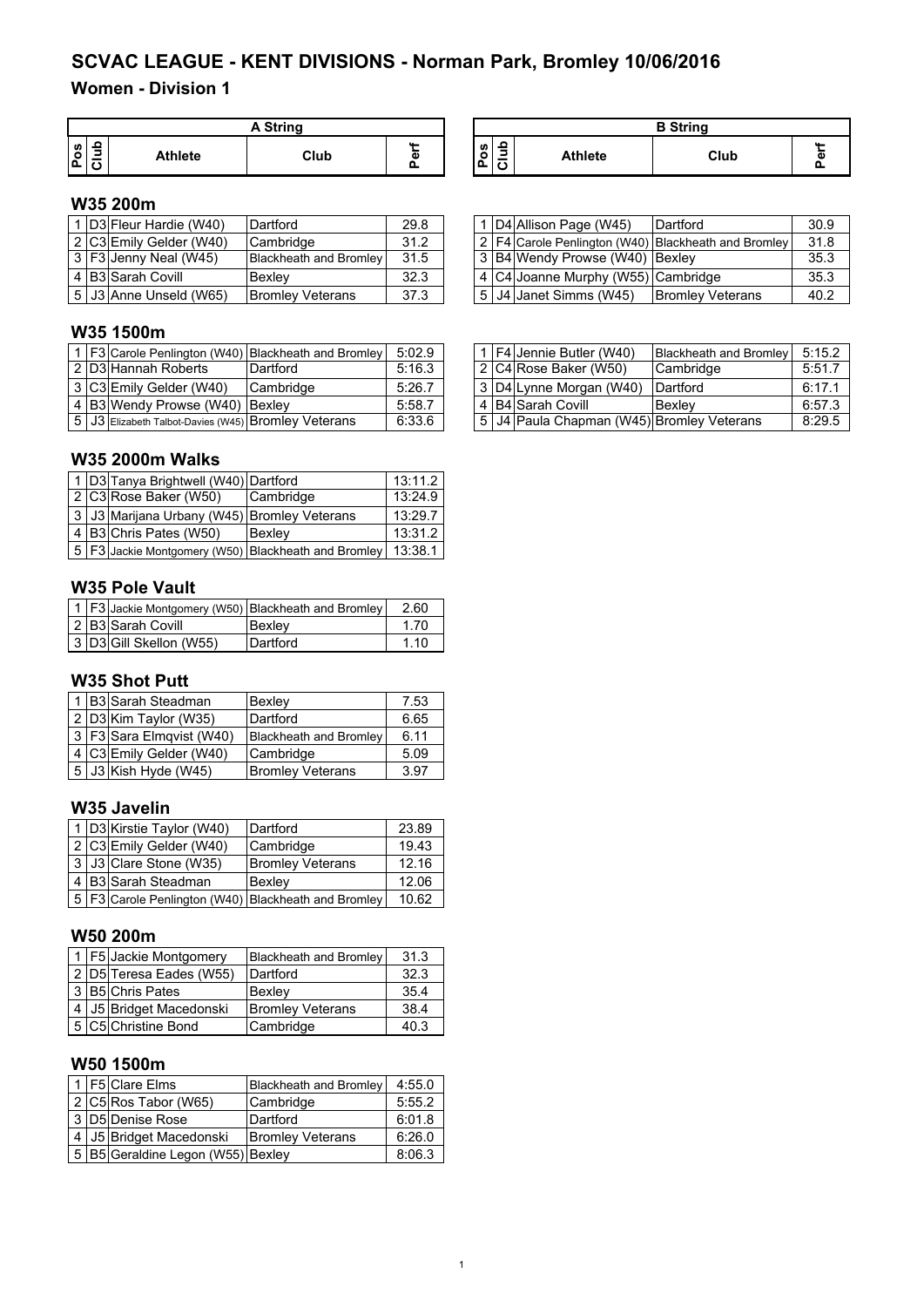## **Women - Division 1**

| <b>A String</b>                               |         |      |                  |                      |             |                | <b>B</b> String |   |
|-----------------------------------------------|---------|------|------------------|----------------------|-------------|----------------|-----------------|---|
| $\Omega$<br><b>SO</b><br>O<br>⋍<br>$\sqrt{2}$ | Athlete | Club | <b>AA </b><br>a١ | ဖာ<br>∽<br>. .<br>ıΔ | ء<br>-<br>ݐ | <b>Athlete</b> | Club            | w |

## **W50 2000m Walks**

|  | 1 B5 Geraldine Legon (W55) Bexley               |                               | 13:01.8 |
|--|-------------------------------------------------|-------------------------------|---------|
|  | 2   $F5$ Anne Cilia (W55)                       | <b>Blackheath and Bromley</b> | 13:43.4 |
|  | 3 D5 Chris Childs (W55)                         | Dartford                      | 13:48.6 |
|  | 4   C5   Maria Macdonald (W60)   Cambridge      |                               | 14:50.8 |
|  | 5 J5 Catherine Goodridge (W60) Bromley Veterans |                               | 15:07.1 |

## **W50 Pole Vault**

| 1 D5 Teresa Eades (W55) Dartford |                               | -240 |
|----------------------------------|-------------------------------|------|
| 2 F5 Anne Cilia (W55)            | <b>Blackheath and Bromley</b> | 1.50 |

#### **W50 Shot Putt**

|  | 1 D5 Anne Thacker (W55)    | Dartford                      | 9.31 |
|--|----------------------------|-------------------------------|------|
|  | 2   F5 Barbara Terry (W70) | <b>Blackheath and Bromley</b> | 6.66 |
|  | 3 B5 Liz Slater (W55)      | Bexlev                        | 6.63 |
|  | 4 C5 Marlow Hadler (W70)   | Cambridge                     | 5.88 |
|  | 5 J5 Joan Burns (W75)      | <b>Bromley Veterans</b>       | 4.42 |

## **W50 Javelin**

|  | 1 D5 Anne Thacker (W55)                               | Dartford                      | 21.14 |
|--|-------------------------------------------------------|-------------------------------|-------|
|  | 2 F5 Anne Cilia (W55)                                 | <b>Blackheath and Bromley</b> | 14.92 |
|  | 3 C5 Christine Bond                                   | Cambridge                     | 14.83 |
|  | 4 B5 Chris Pates                                      | Bexley                        | 13.68 |
|  | 5   J5   Catherine Goodridge (W60)   Bromley Veterans |                               | 9.70  |

## **W60 200m**

|  | 1 C6 Ros Tabor (W65)  | Cambridge                     | 35.7 |
|--|-----------------------|-------------------------------|------|
|  | 2 D6 Janet Pyne (W65) | Dartford                      | 45.6 |
|  | 3 F6 Maz Turner (W65) | <b>Blackheath and Bromley</b> | 47.0 |
|  | 4 J6 Barbara Baker    | <b>Bromley Veterans</b>       | 47.4 |

## **W60 Javelin**

|  | 1 F6 Barbara Terry (W70)           | Blackheath and Bromley  | 14.17 |
|--|------------------------------------|-------------------------|-------|
|  | 2 C6 Marlow Hadler (W70) Cambridge |                         | 11.35 |
|  | 3 J6 Joan Burns (W75)              | <b>Bromley Veterans</b> | 10.81 |
|  | 4 D6 Janet Pyne (W65)              | Dartford                | 7.03  |

| <b>Match Details</b>     | Mt Pts | Pts |
|--------------------------|--------|-----|
| 1 Dartford               | 6      | 81  |
| 2 Blackheath and Bromley | 5      | 77  |
| 3 Cambridge              | 4      | 58  |
| 4 Bexley                 | 3      | 49  |
| 5 Bromley Veterans       | 2      | 37  |

| <b>Match Details</b>     | Mt Pts<br><b>Pts</b> |    | <b>Overall Details</b>   | <b>Tot Mt Pts</b> | <b>Tot Pts</b> |  |
|--------------------------|----------------------|----|--------------------------|-------------------|----------------|--|
| 1 Dartford               | 6                    | 81 | 1 Dartford               | 24                | 295            |  |
| 2 Blackheath and Bromley | 5                    | 77 | 2 Blackheath and Bromley | 18                | 229            |  |
| 3 Cambridge              |                      | 58 | 3 Bexley                 | 15                | 186            |  |
| 4 Bexley                 |                      | 49 | 4 Cambridge              | 14                | 194            |  |
| 5 Bromley Veterans       |                      | 37 | 5 Bromley Veterans       |                   | 138            |  |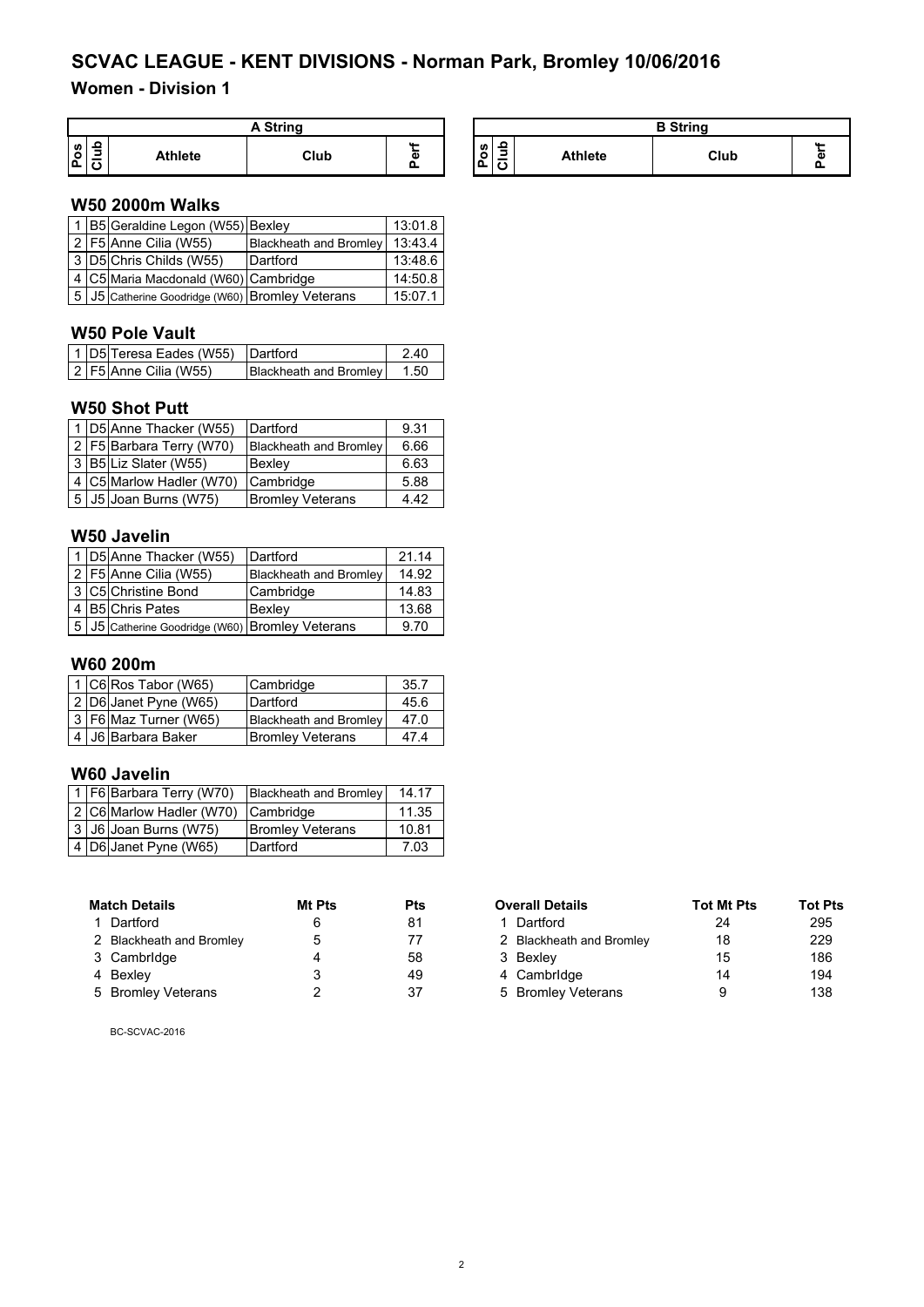## **Women - Division 2**

| A String                       |         |      |   |         |   |         | <b>B</b> String |   |
|--------------------------------|---------|------|---|---------|---|---------|-----------------|---|
| ဖာ၊<br>$\circ$<br>-<br>n.<br>_ | Athlete | Club | ō | ဖ<br>⊾ا | ∽ | Athlete | Club            | w |

## **W35 200m**

|  | <b>K3 Katarina Summers</b> | Swanley          | ົາ<br>ا ۱۰ ب  |        | K4 Victoria Ingamells (W40) Swanley |           | 27 <sub>A</sub> |
|--|----------------------------|------------------|---------------|--------|-------------------------------------|-----------|-----------------|
|  | 2 T3 Diane Wright (W45)    | <b>conbridge</b> | າາ ∢<br>∟. ∠ت | $\sim$ | T4 Emma Avis (W45)                  | Tonbridae | 27 G            |
|  | IP3 Elizabeth Duffin       | Paddock Wood     | 36.2          |        |                                     |           |                 |

## **W35 1500m**

|  | 1 K3 Katarina Summers  | <b>Swanley</b> | 5:42.3 |
|--|------------------------|----------------|--------|
|  | $2$ T3 Emma Avis (W45) | Tonbridge      | 6:29.7 |

## **W35 2000m Walks**

|  | 1 K3 Anna Willard (W40) | <b>Swanley</b> | 13:41.2 |
|--|-------------------------|----------------|---------|
|  | $2$ T3 Emma Avis (W45)  | Tonbridge      | 13:41.2 |

#### **W35 Shot Putt**

|  | 1 T3 Diane Bradley (W50) Tonbridge |              | 6.39 |
|--|------------------------------------|--------------|------|
|  | 2 P3 Elizabeth Duffin              | Paddock Wood | 6.27 |
|  | 3 K3 Jane Blackmore (W50) Swanley  |              | 5.14 |

## **W35 Javelin**

|  | 1 P3 Elizabeth Duffin   | Paddock Wood | 21.60 |
|--|-------------------------|--------------|-------|
|  | 2 K3 Anna Willard (W40) | Swanley      | 10.62 |
|  | 3 T3 Diane Wright (W45) | Tonbridge    | 7.03  |

#### **W50 200m**

|  | 1   T5 Lucy Pitcairn-Knowles   Tonbridge |                     | 35.5 |
|--|------------------------------------------|---------------------|------|
|  | 2 P5 Sharon Hawkins                      | <b>Paddock Wood</b> | 40.5 |
|  | 3 K5 Melanie Aflatt                      | Swanley             | 43.0 |

## **W50 1500m**

|  | 1   T5 Lucy Pitcairn-Knowles   Tonbridge |              | 5:53.1 |
|--|------------------------------------------|--------------|--------|
|  | 2 P5 Sharon Hawkins                      | Paddock Wood | 6:00.4 |
|  | 3 K5 Jane Blackmore                      | Swanley      | 6:44.8 |

## **W50 2000m Walks**

|  | 1 T5 Diane Bradley  | Tonbridge    | 12:21.1 |
|--|---------------------|--------------|---------|
|  | 2 P5 Angela Martin  | Paddock Wood | 12:48.0 |
|  | 3 K5 Melanie Aflatt | Swanlev      | 15:41.3 |

## **W50 Shot Putt**

|  | 1 A5 Patricia Oakes (W70) Ashford    |              | 6.31 |
|--|--------------------------------------|--------------|------|
|  | 2 T5 Lucy Pitcairn-Knowles Tonbridge |              | 5.99 |
|  | 3 P5 Sharon Hawkins                  | Paddock Wood | 4.48 |
|  | 4 K5 Helena Orrom (W55)              | Swanley      | 4.48 |

## **W50 Javelin**

|  | 1   T5 Lucy Pitcairn-Knowles   Tonbridge | 10.53 |
|--|------------------------------------------|-------|
|  | 2 K5 Helena Orrom (W55) Swanley          | 9.93  |

## **W60 200m**

|  |  | 1 T6 Anne Brenchley (W70) Tonbridge |  |  |
|--|--|-------------------------------------|--|--|
|--|--|-------------------------------------|--|--|

## **W60 Javelin**

|  | 1 A6 Patricia Oakes (W70) Ashford   | 14.05 |
|--|-------------------------------------|-------|
|  | 2 T6 Anne Brenchley (W70) Tonbridge | 11.33 |

| <b>B</b> String |      |   |  |
|-----------------|------|---|--|
| <b>Athlete</b>  | Club | ω |  |

| 2 T4 Emma Avis (W45)<br>Tonbridge<br>37.6 | 37.4 |
|-------------------------------------------|------|
|                                           |      |
|                                           |      |

| ' K3 Katarina<br>Summers  | Swanley:         | 5:42.3 | K4 Victoria Ingamells<br>(W40)<br><b>Swanley</b> | ، 7:06 |
|---------------------------|------------------|--------|--------------------------------------------------|--------|
| 2 IT3 lEmma Avis<br>(W45) | <b>conbridge</b> | 6:29.7 | 4 Diane Wright (W45)<br>™onbridae<br>14          | 7:34   |